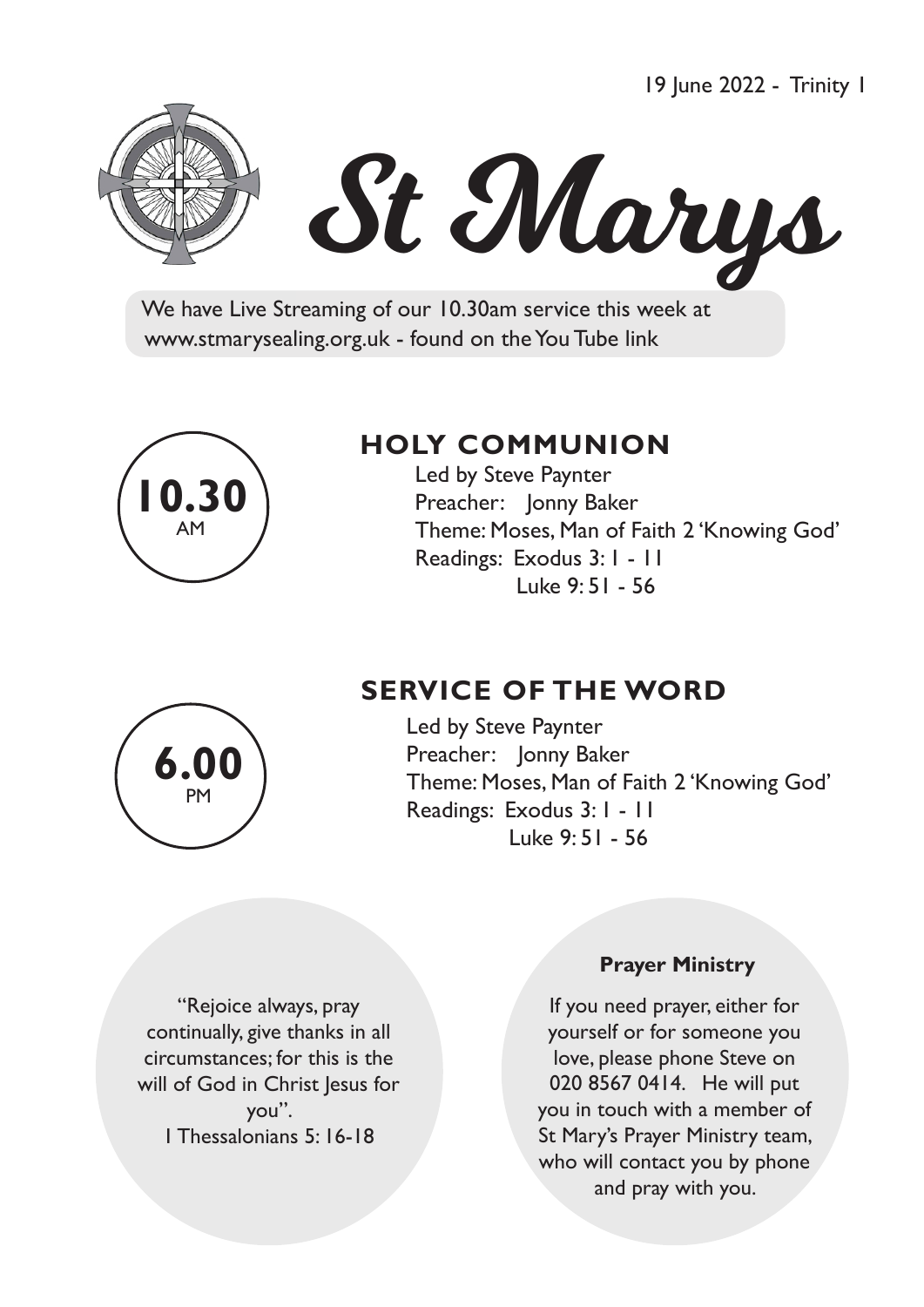On **10 July** we welcome Ben and Katy Ray who will be speaking on their work promoting Neema Crafts in Arusha, and their plans to extend the work of the disabled in East Africa. They will hopefully brings some items from Neema crafts to sell.

### **SERMON SERIES**

On Sunday 12 June we began a new series based on the life of Moses - 'Man of Faith and Man of Prayer'. This will take us right through the summer until the end of August.



Just a reminder that all our morning

services are live -streamed, and if you miss a service and would like to catch up with a sermon, they are available on our You Tube channel.

The Archdeacons Visitation takes place on Tuesday 21 June  $@$  7.30pm at St Paul's, Northfields. At this service all Churchwardens are sworn in the beginning of their year of office. Please pray for our wardens, Justine and Beverley.

 Everyone is welcome at the service. If you are planning to attend it would be helpful for catering purposes to contact charlotte.chown@london.anglican.org If you wish to follow the service online the link is https//stpaulsealing.com/explore/sundayonline

# **PLEASE PRAY OR GIVE THANKS FOR …**

- all those ill in body or spirit, lonely, depressed or recently bereaved.
- Viv and Hazel Neaverson, Diana Kinder, and Larry and Joan O'Neill, Carol and Barry Fergeson from Polygonian friends.
- Tony and Swe Chambers and family, following the death of Tony's mum, Carol. Carol used to help at the Wednesday Bible study at the vicarage.
- Martin, Andrina and David Standen following the death of Elaine.
- Peter and Rose and Matthew and Jessica on their forthcoming marriage.

 *Please let the church office know if you would like a prayer request.*